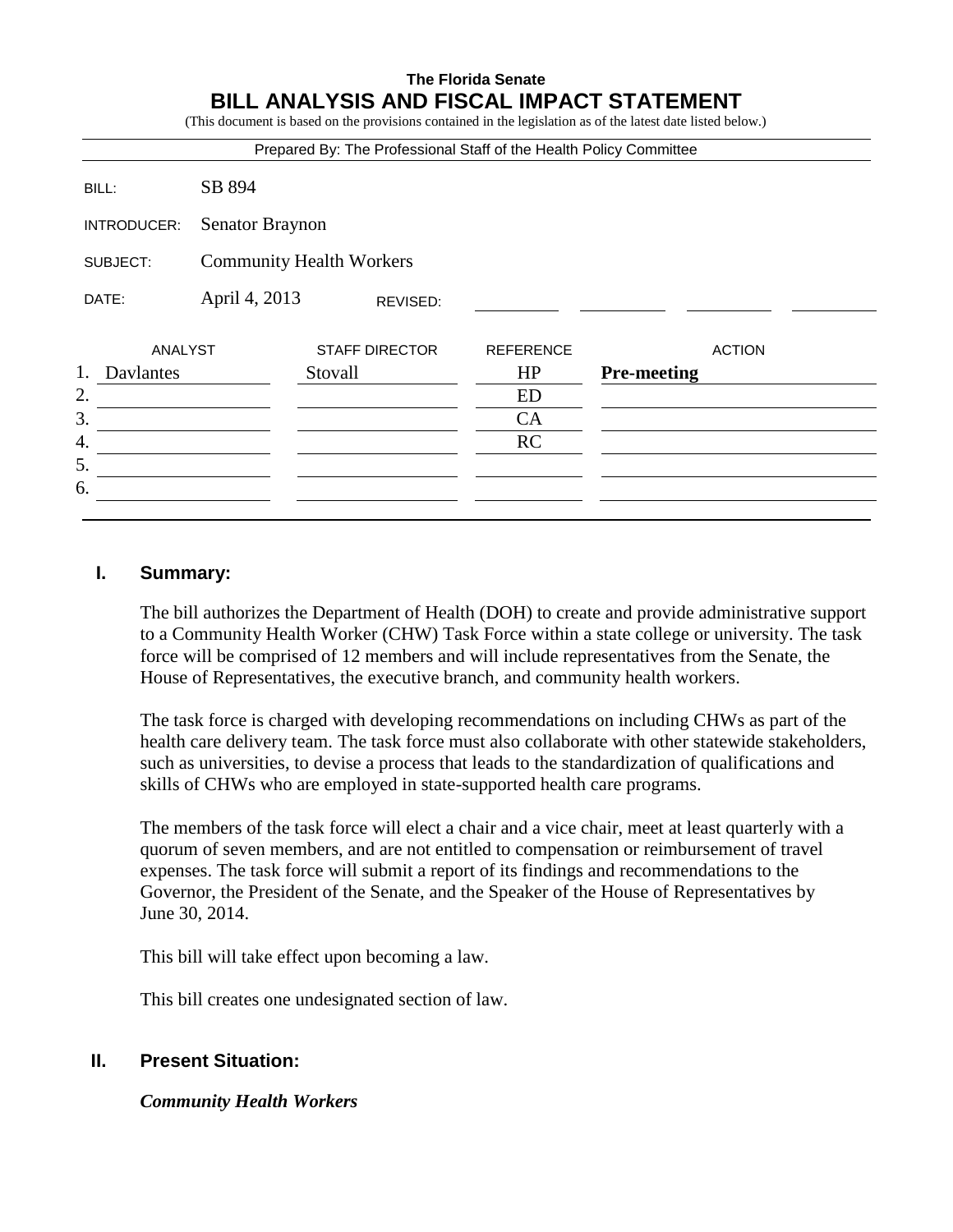According to the Florida Community Health Worker Coalition (the coalition), a CHW is "a frontline health worker who is a trusted member of and/or has an unusually close understanding of the community served. This trusting relationship enables the CHW to serve as a liaison/link/intermediary between health/social services and the community to facilitate access to services and improve the quality and cultural competence of service delivery. A CHW also builds individual and community capacity by increasing health knowledge and self-sufficiency through a range of activities such as outreach, community education, informal counseling, social support and advocacy. Some activities performed by the CHW include providing information on available resources, providing social support and informal counseling, advocating for individuals and community health needs, and providing services such as first aid and blood pressure screening. They may also collect data to help identify community health needs."<sup>1</sup>

There is a developing body of evidence demonstrating CHW effectiveness. Most studies are focused on CHW interventions targeted at specific conditions such as diabetes or asthma, and these studies generally show improvement in health outcomes, health behaviors, and patient satisfaction. Other studies have demonstrated cost savings and improved outreach and enrollment into public benefits. Comprehensive reviews such as those conducted by the United States Department of Health and Human Services' Health Resources and Services Administration (HRSA) and the Agency for Healthcare Research and Quality have found mixed results in the literature due to both design limitation and results. Improvement in health outcomes has a stronger body of evidence than cost savings in these reviews but further research into both areas is required. This national attention has increased state level activity and many states, such as Texas, Minnesota, and Massachusetts, now have well-developed CHW programs, regulations and public funding sources.

The first federal effort authorizing CHW programs – the Patient Navigator Outreach and Chronic Disease Prevention Act – passed in 2005. The legislation authorized \$25 million in HRSAadministered grants for patient navigator (a type of CHW) programs to coordinate health care services, provide health screening and health insurance information, conduct outreach to medically underserved populations, and perform other duties common to CHWs. This program was reauthorized in 2010 under the Patient Protection and Affordable Care Act (PPACA); the PPACA also provides numerous other opportunities to expand and further integrate CHW programs into the health care system. $<sup>2</sup>$ </sup>

#### *Florida Community Health Worker Coalition*

The coalition is a statewide partnership housed within the University of Florida College of Pharmacy dedicated to the support and promotion of the CHW profession. It was first formed as a task force in February 2011 through a grant from the Centers of Disease Control and Prevention (CDC) awarded to the  $\overline{DOH}^3$ . The task force funded under the CDC grant has since blossomed into an organization of 130 volunteer members all over Florida.<sup>4</sup> The coalition

 $\overline{a}$ 

<sup>1</sup> Florida CHW Coalition, *Status Update,* available at[: http://www.floridachwn.cop.ufl.edu/coalition/status-update/](http://www.floridachwn.cop.ufl.edu/coalition/status-update/) (Last visited on March 30, 2013).

<sup>2</sup> National Health Care for the Homeless Council, *Community Health Workers: Financing and Administration*. August 2011. Available at:<http://www.nhchc.org/wp-content/uploads/2011/10/CHW-Policy-Brief.pdf> (Last visited on March 30, 2013).

<sup>3</sup> *Supra* fn. 1.

<sup>4</sup> Email correspondence with staff of the coalition. A copy of the email is on file with the Senate Health Policy Committee.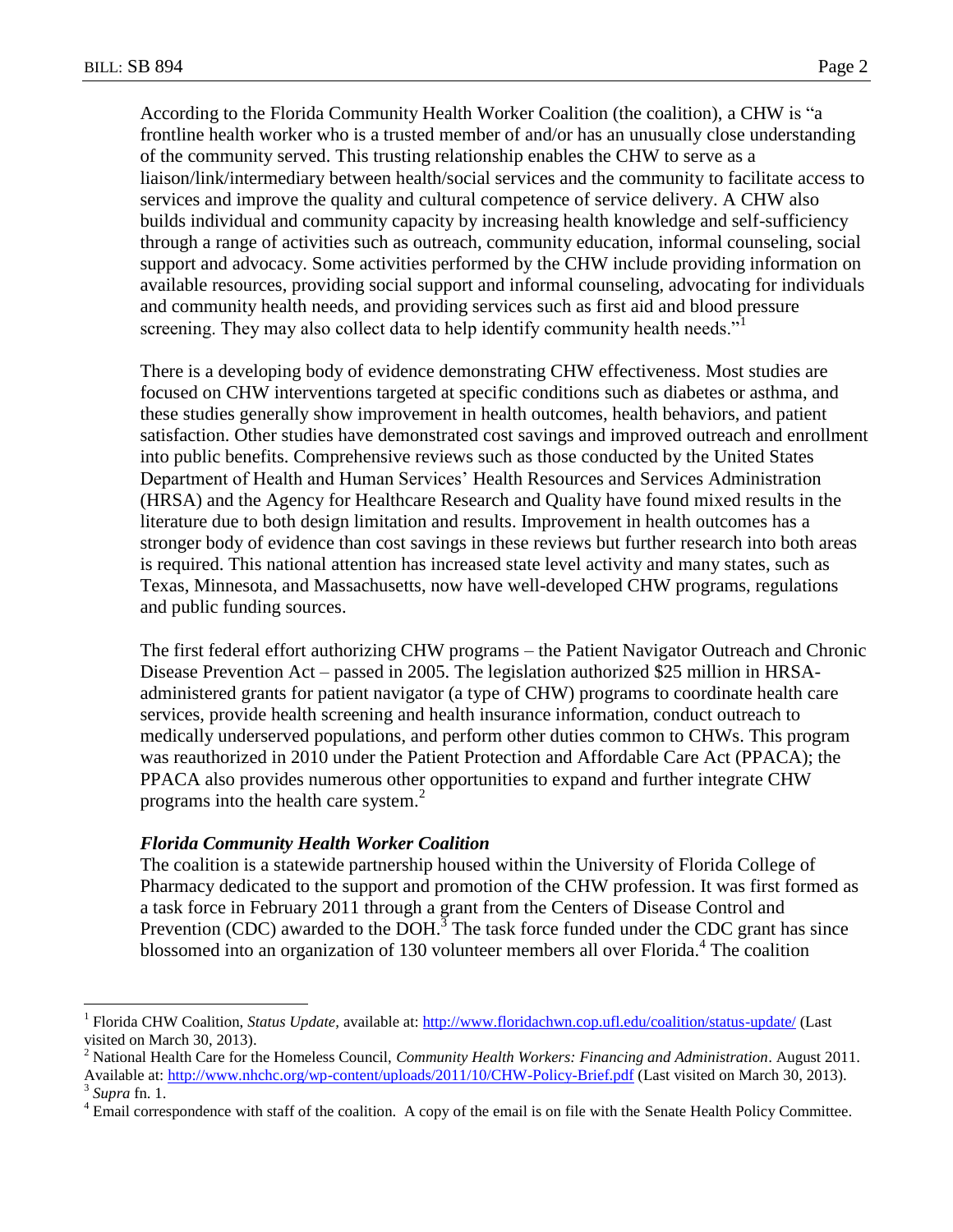provides many resources for CHWs, including links to training programs and conferences, a listing of CHW employers in Florida, and success stories.

The coalition has established five subgroups or committees to explore current research, including models, curricula, and best practices in order to create a viable marketplace for CHWs. The subgroups are: Networking/Sustainability, Policy, Curriculum, Research, and Practice. The Networking/Sustainability Committee identifies various community health organizations around the state to participate in the coalition, promotes recognition of CHWs through branding, and has crafted a charter and an official definition of CHW for the group. The Policy Committee promotes legislation to further the efforts and sustainability of CHWs. The Curriculum Committee aims to establish core standards for CHW training, institute a curriculum review panel, and create a formal certification process for CHWs. The Research Committee reviews existing research on CHWs to provide concrete data on their effectiveness, how they are used, return on investment, and other key performance indicators. The Practice Committee collects information concerning the practical experiences of CHWs in Florida.<sup>5</sup> Each subgroup meets approximately monthly via conference call, and the meetings are open to anyone who is interested.<sup>6</sup>

#### *Medically Underserved in Florida*

Medically underserved areas or populations are those areas or populations designated by HRSA as having too few primary care providers, high infant mortality, high poverty, and/or high elderly population.<sup>7</sup> Medically underserved areas may consist of a whole county or group of contiguous counties, a group of county or civil divisions, or a group of urban census tracts in which residents have a shortage of personal health services. Medically underserved populations may include groups of persons who face economic, cultural, or linguistic barriers to health care.<sup>8</sup> Medically underserved areas and populations are found in every county in Florida.<sup>9</sup>

Health professional shortage areas are defined by HRSA as having shortages of primary medical care, dental, or mental health providers and may be geographic (a county or service area), demographic (low-income populations), or institutional (a comprehensive health center, federally-qualified health center, or other public facility). All but two counties in Florida have at least one shortage area for primary care, all but four counties have a shortage area for dentists, and all but six counties have a shortage area for mental health providers.<sup>10</sup>

 $\overline{a}$ 

<sup>5</sup> *Supra* fn. 1.

<sup>6</sup> Department of Health, *Florida Community Health Worker Coalition,* available at:

[http://www.doh.state.fl.us/family/chronicdisease/CHW\\_Coalition/](http://www.doh.state.fl.us/family/chronicdisease/CHW_Coalition/) (Last visited on March 30, 2013).

<sup>7</sup> HRSA, *Find Shortage Areas: MUA/P by State and County*, available at:<http://muafind.hrsa.gov/> (Last visited on March 30, 2013).

<sup>&</sup>lt;sup>8</sup> HRSA, *Shortage Designation: Health Professional Shortage Areas & Medically Underserved Areas/Populations, available* at:<http://bhpr.hrsa.gov/shortage/> (Last visited on March 30, 2013).

<sup>9</sup> *Supra* fn. 7.

<sup>&</sup>lt;sup>10</sup> HRSA, *Find Shortage Areas: HPSA by State and County*, available at[: http://hpsafind.hrsa.gov/](http://hpsafind.hrsa.gov/) (Last visited on March 30, 2013).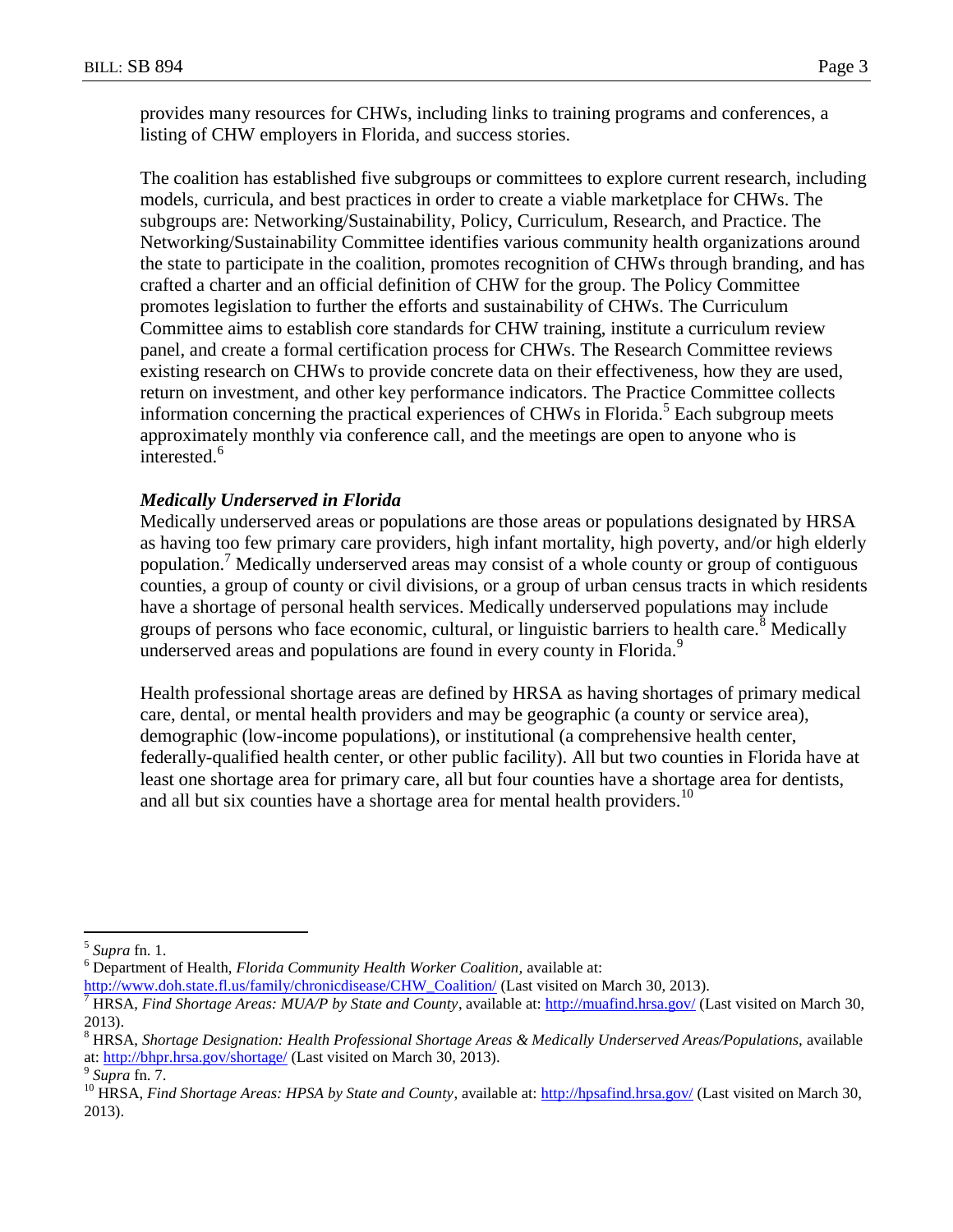According to 2011 data, 20 percent of Floridians have no form of health insurance, or 3,825,100 people.<sup>11</sup> This is the fourth-highest uninsured rate among all states, surpassed only by Texas, Nevada, and New Mexico.<sup>12</sup>

The federal poverty level for the continental U.S. is currently \$22,350 for a family of four; 185 percent of this is \$41,347.50.<sup>13</sup>

## *Statutory Creation of Advisory Bodies, Commissions, or Boards*

The statutory creation of any collegial body to serve as an adjunct to an executive agency is subject to certain provisions in s. 20.052, F.S. Such a body may only be created when it is found to be necessary and beneficial to the furtherance of a public purpose, and it must be terminated by the Legislature when it no longer fulfills such a purpose. The Legislature and the public must be kept informed of the numbers, purposes, memberships, activities, and expenses of any collegial or advisory bodies.

A committee or task force is defined in statute to mean "an advisory body created without specific statutory enactment for a time not to exceed 1 year or created by specific statutory enactment for a time not to exceed 3 years and appointed to study a problem and recommend a solution or policy alternative with respect to that problem. Its existence terminates upon the completion of its assignment."

Private citizen members of any advisory body (with exceptions for members of commissions or boards of trustees) may only be appointed by the Governor, the head of the executive agency to which the advisory body is adjunct, the executive director of the agency, or a Cabinet officer. Private citizen members of a commission or a board of trustees may only be appointed by the Governor, must be confirmed by the Senate, and are subject to the dual-office-holding prohibition of Art. II, s. 5(a) of the State Constitution.

Members of agency advisory bodies serve for 4-year staggered terms and are ineligible for any compensation other than travel expenses, unless expressly provided otherwise in the State Constitution. Unless an exemption is specified by law, all meetings are public, and records of minutes and votes must be maintained.<sup>14</sup>

## **III. Effect of Proposed Changes:**

**Section 1** provides definitions for various terms and describes the duties of CHWs.

 $\overline{a}$ 

<sup>&</sup>lt;sup>11</sup> Kaiser Family Foundation, *Florida: Health Insurance Coverage of the Total Population, states (2010-2011), U.S. (2011)*, available at:<http://www.statehealthfacts.org/profileind.jsp?ind=125&cat=3&rgn=11> (Last visited on March 30, 2013).

<sup>&</sup>lt;sup>12</sup> Kaiser Family Foundation, *Health Insurance Coverage of the Total Population, states (2010-2011), U.S. (2011)*, available at:<http://www.statehealthfacts.org/comparetable.jsp?typ=2&ind=125&cat=3&sub=39&sortc=6&o=a> (Last visited on March 30, 2013).

<sup>13</sup> U.S. Department of Health and Human Services, *The 2011 HHS Federal Poverty Guidelines*, available at: <http://aspe.hhs.gov/poverty/11poverty.shtml> (Last visited on March 30, 2013).

 $14$  Section 20.03(8), F.S.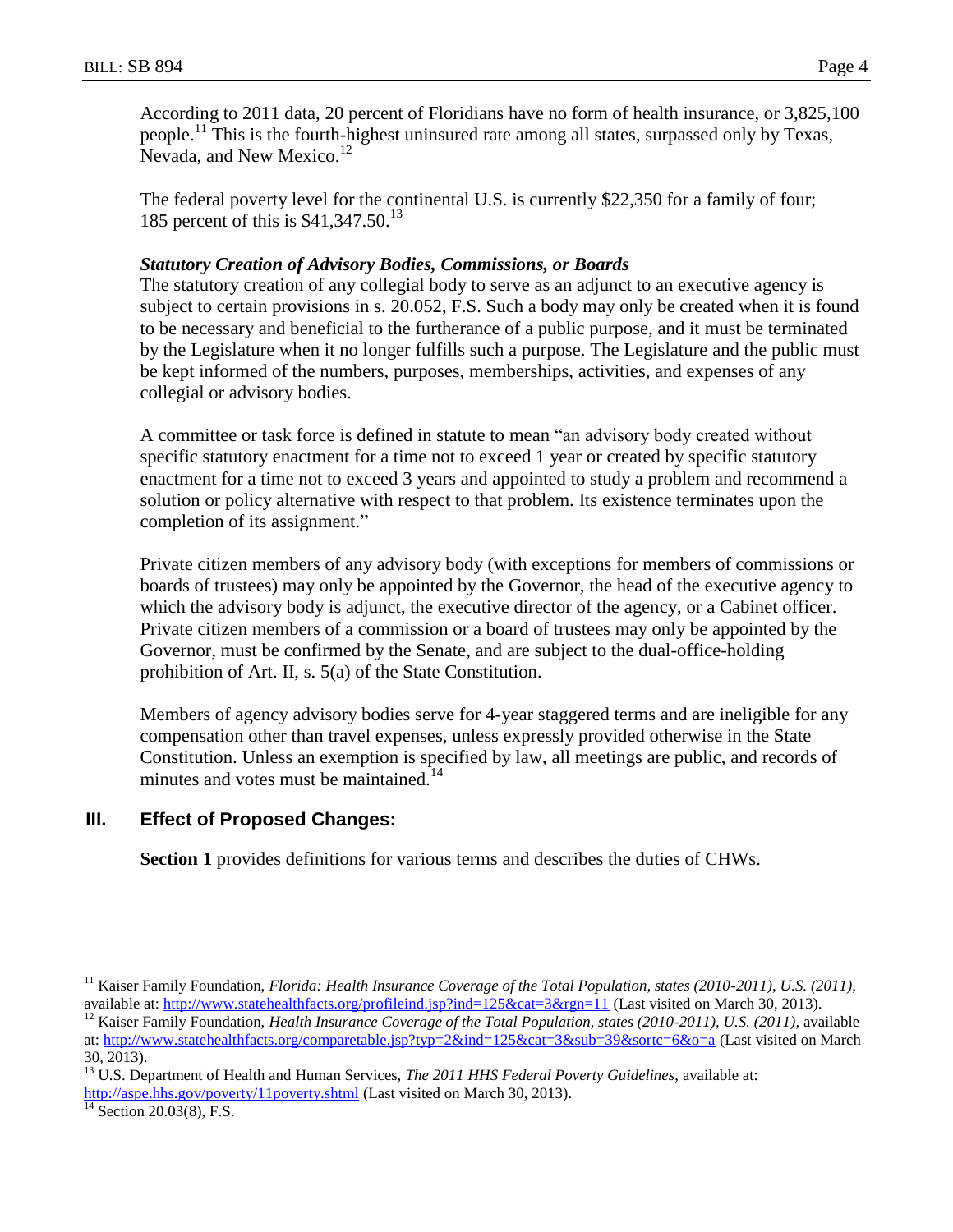This section also authorizes the DOH to create and provide administrative support to a Community Health Worker Task Force within a state college or university. The task force will be comprised of the following 12 members:

- One member of the Senate, appointed by the President of the Senate.
- One member of the House of Representatives, appointed by the Speaker of the House of Representatives.
- One state official, appointed by the Governor.
- Six culturally and regionally diverse community health workers, appointed by the State Surgeon General.
- Three representatives of the coalition, appointed by the chair of the coalition.

The task force is charged with developing recommendations for:

- Including CHWs in the development of proposals for health care or Medicaid reform in the  $\bullet$ state as part of the outreach efforts for enrolling residents of this state in Medicaid managed care programs or other health care delivery services;
- Including CHWs in providing assistance to residents in navigating the health care system and  $\bullet$ providing information and guidance regarding preventive health care; and
- Providing support to community health centers and other safety net providers through the integration of CHWs as part of health care delivery teams.

The task force must also collaborate with other statewide stakeholders, such as universities, to devise a process that leads to the standardization of qualifications and skills of CHWs who are employed in state-supported health care programs.

The members of the task force will elect a chair and a vice chair, meet at least quarterly with a quorum of seven members, and are not entitled to compensation or reimbursement of travel expenses. The task force will submit a report of its findings and recommendations to the Governor, the President of the Senate, and the Speaker of the House of Representatives by June 30, 2014.

**Section 2** provides that the bill will take effect upon becoming a law.

### **IV. Constitutional Issues:**

A. Municipality/County Mandates Restrictions:

None.

B. Public Records/Open Meetings Issues:

None.

C. Trust Funds Restrictions:

None.